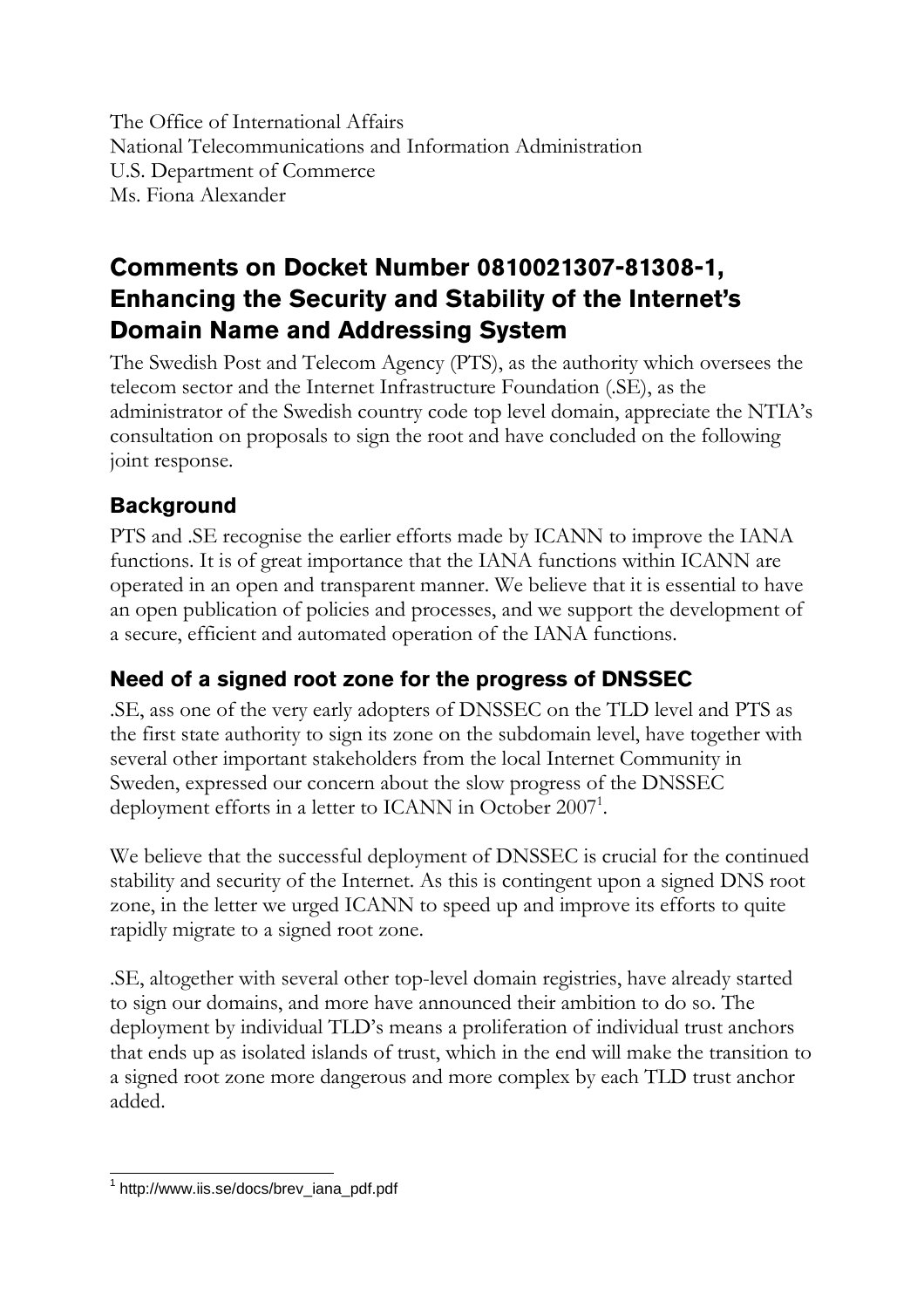Moreover, the absence of a signed root zone directly contributes to the development of inferior alternatives, thereby confusing the Internet community and jeopardising the long term success of the DNSSEC deployment. It will no doubt be difficult to convince Internet users and Internet service providers to do the investments needed without a clear commitment to sign the root.

PTS and .SE are therefore concerned that the issues in the Notice of Inquiry implies that the NTIA may take a long time to decide who should be the Root Zone Signer, prioritising the balancing of competing interests of various stakeholders before prioritising the actual and urgent need to get the root zone signed as soon as possible.

We are fully aware that the discussions relating to signing the root have been taking place over the last 3-4 years. We believe that the Internet now has reached a point where the absence of a signed root zone is no longer only merely unfortunate. Our belief is also emphasised by the recently detected methods to attack the DNS infrastructure through cache poisoning, against which DNSSEC offers the only long term and standardised protection. An unsigned root zone is one of the main reasons why the deployment of DNSSEC is held back.

### **Definitions**

To clarify the responsibilities and roles we are using the following definitions:

Root Zone Manager: The entity responsible for the contents of the root zone. At the time of writing, this entity is the IANA function within ICANN.

Root Zone Auditor: The entity responsible for auditing the changes to the root zone. At the time of writing, this entity is the NTIA of the U.S. DoC.

Root Zone Maintainer: The entity responsible for editing and compile the root zone. At the time of writing, this entity is Verisign.

Root Zone Signer: The entity responsible for signing zone. There is currently no root zone signer.

### **Who should sign the root?**

Even though signing the root isn't enough, our opinion is that having the root zone signed in a nearby future by an entity already trusted by the Internet community is much more important than spending a long time evaluating the various parties who might want the assignment. We believe that the party who are currently trusted to administer and run the root zone, the IANA function within ICANN, are fully aware of the severity connected to the task to sign the root zone. They have also been running a DNSSEC test bed for a while now.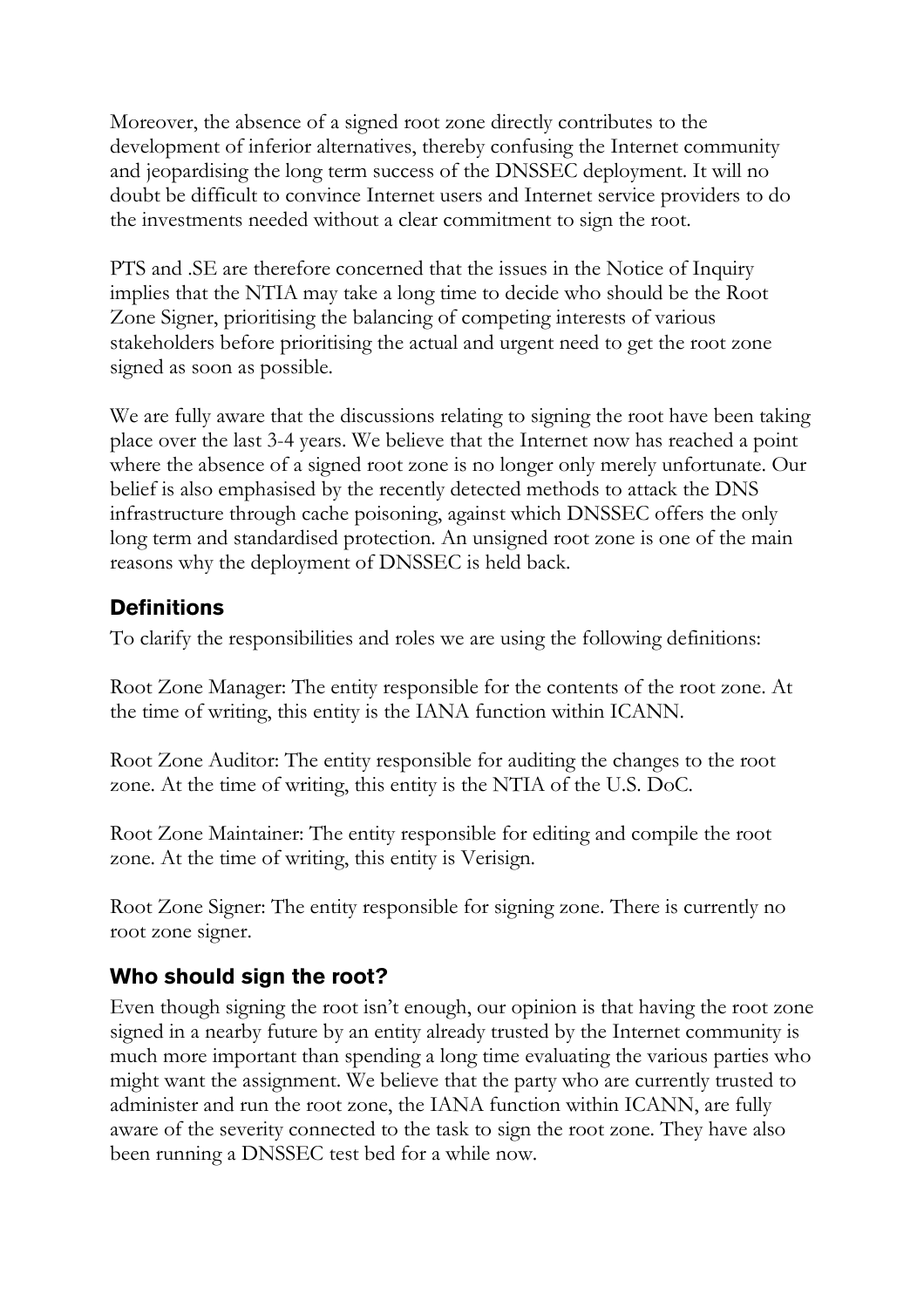Furthermore, we find it very unlikely to be able to find a new and unknown party to trust within a short period of time, with the assignment to sign the root, and that are trusted by the Internet community. We think that the IANA function within ICANN as the Root Zone Manager has proved its abilities and deserves our trust in this matter.

Even though it might be tempting to change the whole process of creating and administering the root zone, signing the root zone doesn't change this process a lot. It adds one more step to it. It is more important that the root zone is signed in a stable and secure environment, before the stability of the DNS is weakened by getting too many different TLD trust anchors in the configuration files of the recursive name servers all over the world.

#### **Key ownership vs. key management**

PTS and .SE strongly recommend the NTIA to differentiate between ownership and management for each type of key (KSK/ZSK) when making up the model of the root zone signing and key management. Who will have the ability to manage the key must be determined by the owner of that key. Such conceptualization of functions allows the assignment of specific entities to each role.

#### **TRUST ANCHOR CONTROL / KEY SIGNING KEY**

It is of our opinion that the ownership of the key signing key, KSK, should be held by the entity responsible for the root zone, i.e. the root zone manager. At the time of writing, this entity is the IANA function within ICANN.

#### **ZONE SIGNING KEY**

It is of our opinion that the ownership of the zone signing key, ZSK, should be held by the Root Zone Maintainer, which also should perform the signing of the root zone. At the time of writing this is Verisign.

The main reason for this is that the day to day signing of the root zone requires ownership of the ZSK, as the root zone signer (RZS) must be able to access the private part of the ZSK key pair. Control of the ZSK is not contentious, and must be considered independent of the control of the KSK.

## **Key Signing Key**

From our point of view the root zone's KSK public key management and distribution process should be designed to minimize the impact on name servers throughout the Internet in the event that changes are made to the operators involved.

We consider it very important that it is possible to change holder of KSK without being forced to make a KSK key rollover.